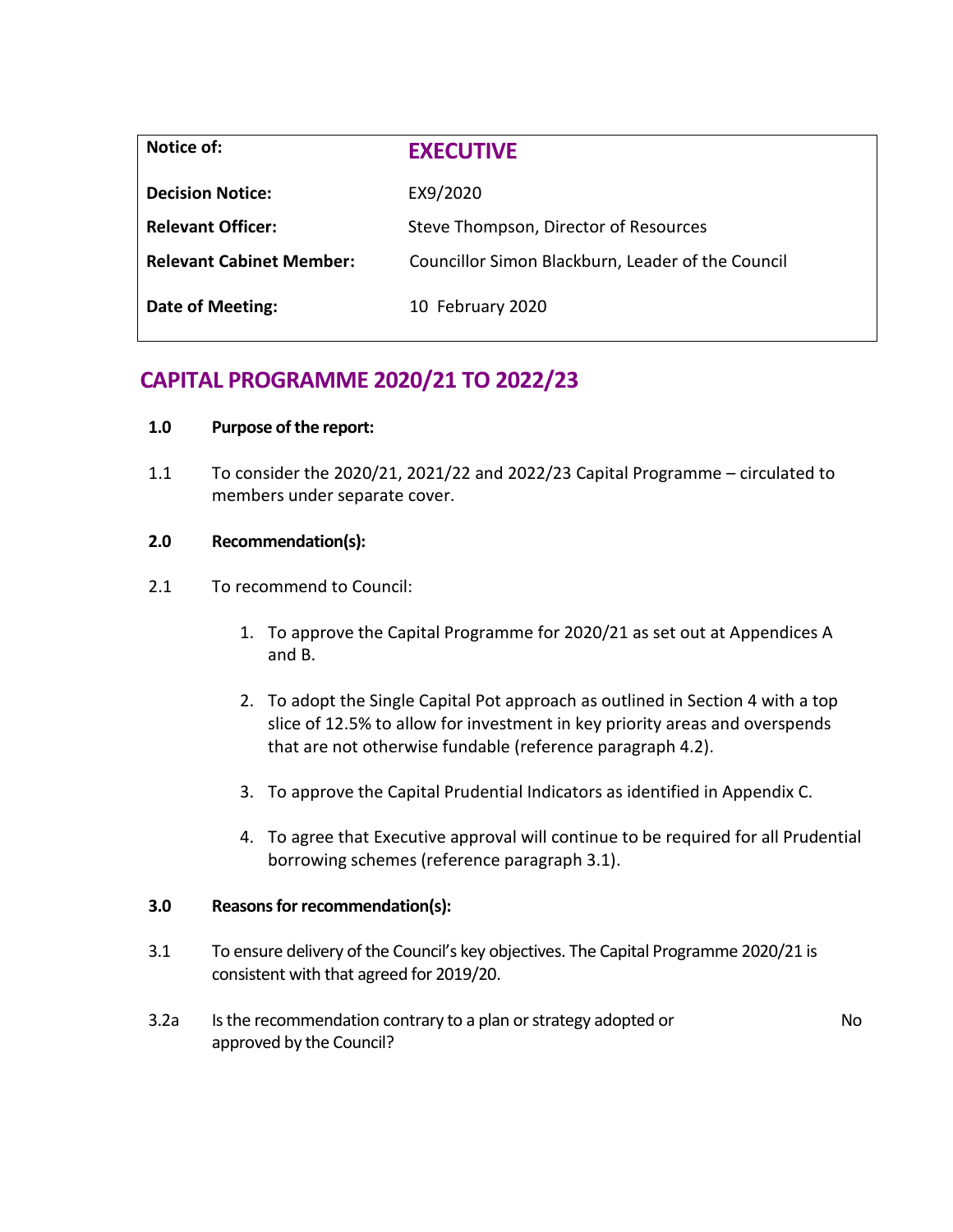3.2b Is the recommendation in accordance with the Council's approved budget?

Not applicable the report once approved will become part of the Council's new approved budget

3.3 Other alternative options to be considered:

None.

# **4.0 Council Priority:**

4.1 The relevant Council Priority is: "The economy: Maximising growth and opportunity across Blackpool".

# **5.0 Background Information**

- 5.1 The Council's 2020/21 Capital Programme runs concurrently with the 2020/21 General Fund Revenue Budget. Capital schemes usually extend over a number of years and for that reason the programme projects forward indicative spending for 3 years. This report updates the programme reported in last year's budget and seeks to ensure that capital expenditure is allocated to areas that will contribute to meeting the Council's priorities. The Capital Programme submitted for approval for 2020/21 is £20.5m and over a three-year period is estimated at £103.2m (See Appendix A and B).
- 5.2 The Capital Programme now submitted is consistent with that agreed for 2019/20. It includes identified commitments for housing developments. The scale of these commitments means that there are very limited resources to deliver additional schemes that are not fully funded.
- 5.3 Does the information submitted include any exempt information? No

## 5.4 **List of Appendices:**

Capital Programme Report Appendix A- Capital Programme Summary Appendix B- Capital Programme by Service Appendix C- The Prudential Code for Capital Finance- Prudential Indicators

(All circulated to members under separate cover)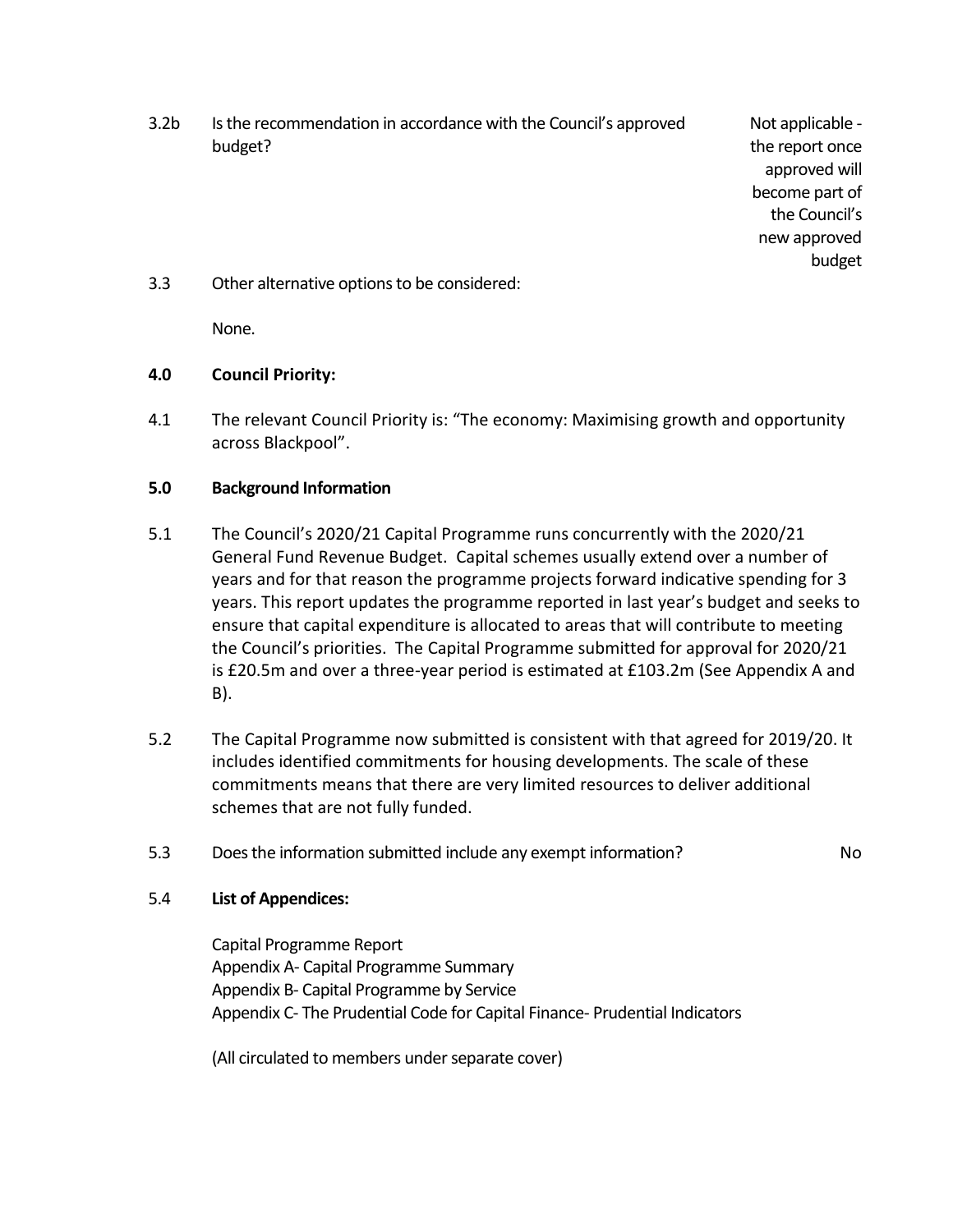## **6.0 Legal considerations:**

- 6.1 As outlined in the report, circulated to members under separate cover.
- **7.0 Human Resources considerations:**
- 7.1 None.
- **8.0 Equalities considerations:**
- 8.1 As outlined in the report, circulated to members under separate cover.

## **9.0 Financial considerations:**

- 9.1 Once approved, capital budget monitoring will be reported to the Executive on a monthly basis with effect from Month 3 2020/21.
- **10.0 Risk management considerations:**
- 10.1 As outlined in the report, circulated to members under separate cover.

## **11.0 Ethical considerations:**

- 11.1 None.
- **12.0 Internal/ External Consultation undertaken:**
- 12.1 Internally with Capital Asset Management Group and the Corporate Leadership Team.

#### **13.0 Background papers:**

13.1 Individual scheme business cases and budget working papers.

## **14.0 Key decision information**:

| 14.1 | Is this a key decision?                                             | Yes.    |
|------|---------------------------------------------------------------------|---------|
| 14.2 | If so, Forward Plan reference number:                               | 27/2019 |
| 14.3 | If a key decision, is the decision required in less than five days? | No.     |
| 14.4 | If yes, please describe the reason for urgency:                     |         |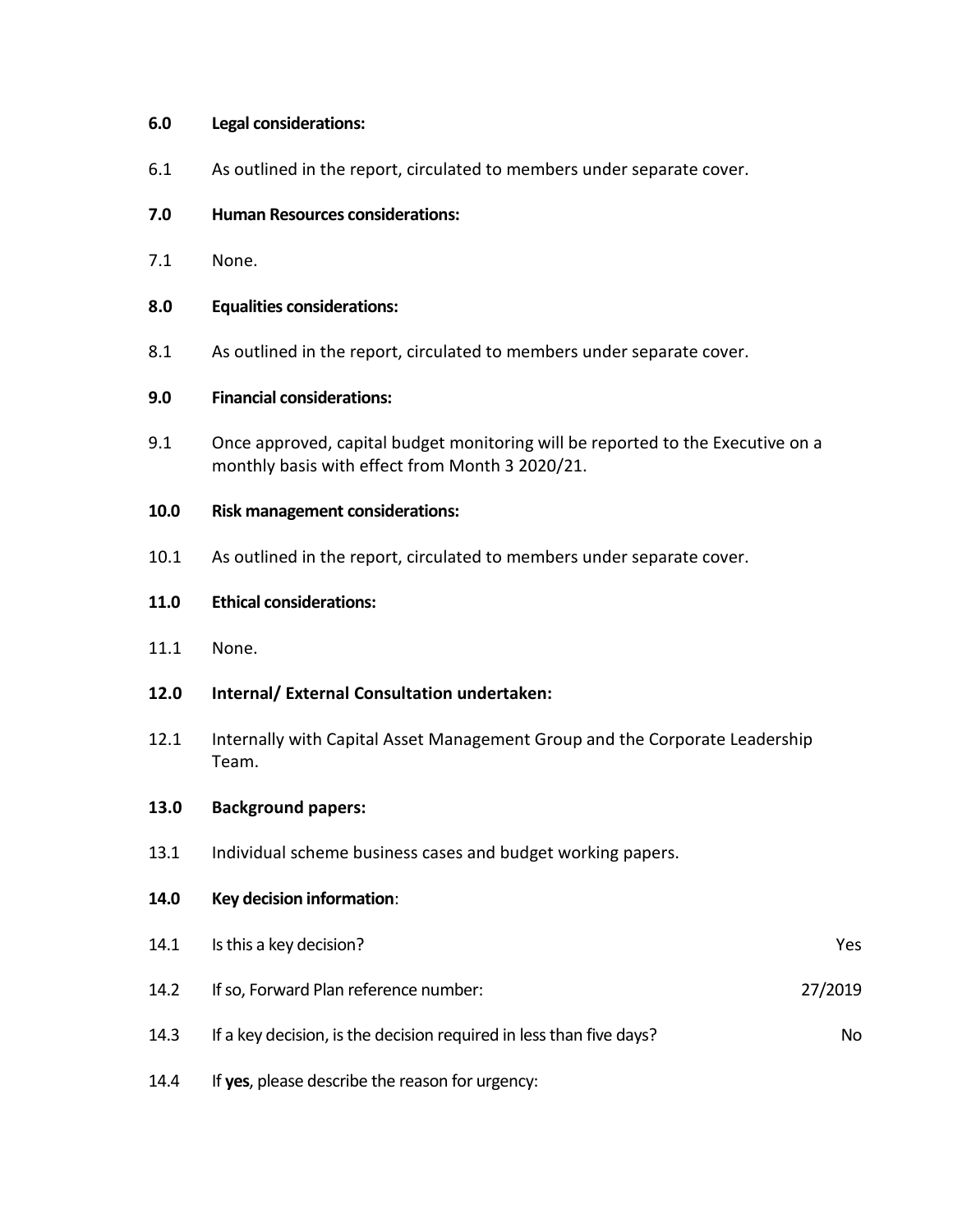#### **15.0 Call-in information:**

- 15.1 Are there any grounds for urgency, which would cause this decision to be exempt from the call-in process? No
	-

15.2 If **yes**, please give reason:

## **TO BE COMPLETED BY THE HEAD OF DEMOCRATIC GOVERNANCE**

**16.0 Scrutiny Committee Chairman (where appropriate):**

Date informed: 31 January 2020 Date approved:

## **17.0 Declarations of interest (if applicable):**

17.1 None.

## **18.0 Executive decision:**

18.1 The Executive resolved as follows:

To recommend to Council:

- 1. To approve the Capital Programme for 2020/21 as set out at Appendices A and B.
- 2. To adopt the Single Capital Pot approach as outlined in Section 4 with a top slice of 12.5% to allow for investment in key priority areas and overspends that are not otherwise fundable (reference paragraph 4.2).
- 3. To approve the Capital Prudential Indicators as identified in Appendix C.
- 4. To agree that Executive approval will continue to be required for all Prudential borrowing schemes (reference paragraph 3.1).

## 18.2 **Date of Decision:**

10 February 2020